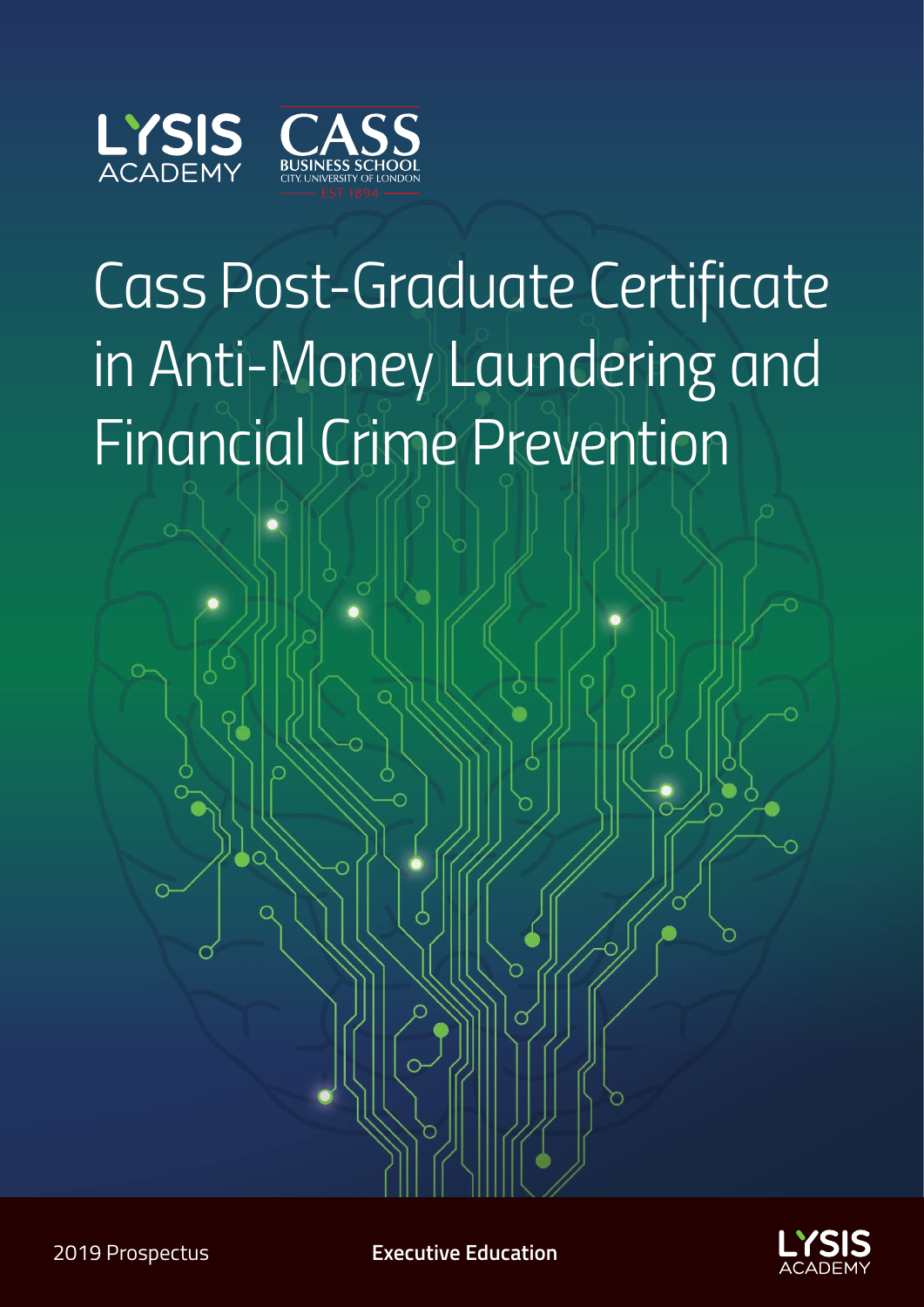# **Contents**

| Module 1 - SMM740 - Understanding the Regulatory                      |
|-----------------------------------------------------------------------|
|                                                                       |
| Module 2 - SMM741 - High Risk and Enhanced Due Diligence 5            |
| Module 3 - SMM742 - Practical Applications of Theoretical Concepts  6 |
|                                                                       |
|                                                                       |
|                                                                       |
|                                                                       |
|                                                                       |
|                                                                       |
|                                                                       |
|                                                                       |
|                                                                       |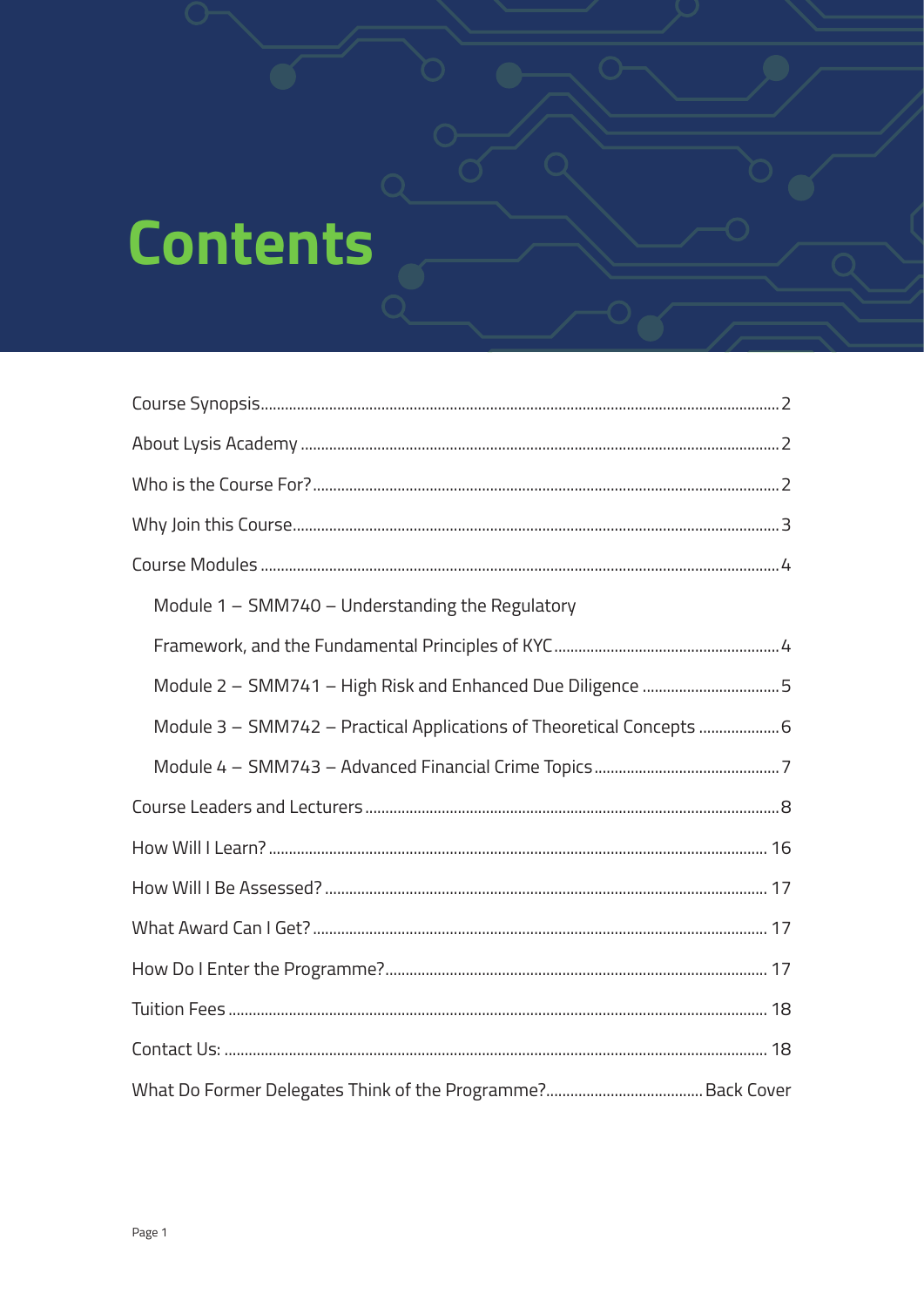## **Course Synopsis**

#### **The Cass Post Graduate Certificate in Anti-Money Laundering and Financial**

**Crime Prevention** is aimed at equipping delegates with analytical and diagnostic skills to deal with the complex investigative and remedial work arising in the Anti-Money Laundering (AML) world. At the same time it aims to instill the importance of developing the "soft skills" required to influence people and organisations, and will provide insights into how to practice effective stakeholder management. The aim of the programme is to produce technically proficient people who understand the world in which they will be operating, and how to behave professionally, responsibly and ethically in this world.

#### **About Lysis Academy**

Lysis Academy provides Bespoke Courses to banks, financial services firms and estate agencies across the AML, KYC and Governance, Risk and Compliance spectrum. These courses can be delivered in-house or in clients' offices worldwide. Lysis Academy has successfully delivered bespoke training to firms globally and has offices in New York, Frankfurt, Dublin and Edinburgh, as well as its Centre in the City of London.

#### **Who is the Course For?**

The course is aimed at individuals that work in the following industries:

- **• Banks (investment, corporate and retail)**
- **• Wealth managers**
- **• Insurance firms**
- **• Law and accountancy firms**
- **• Hedge funds / Investment managers**
- **• Other regulated industries required to be compliant and adhere to AML rules, such as estate agents, money service businesses and gambling firms**
- **• Graduates / professionals looking to forge a career in AML or Financial Crime**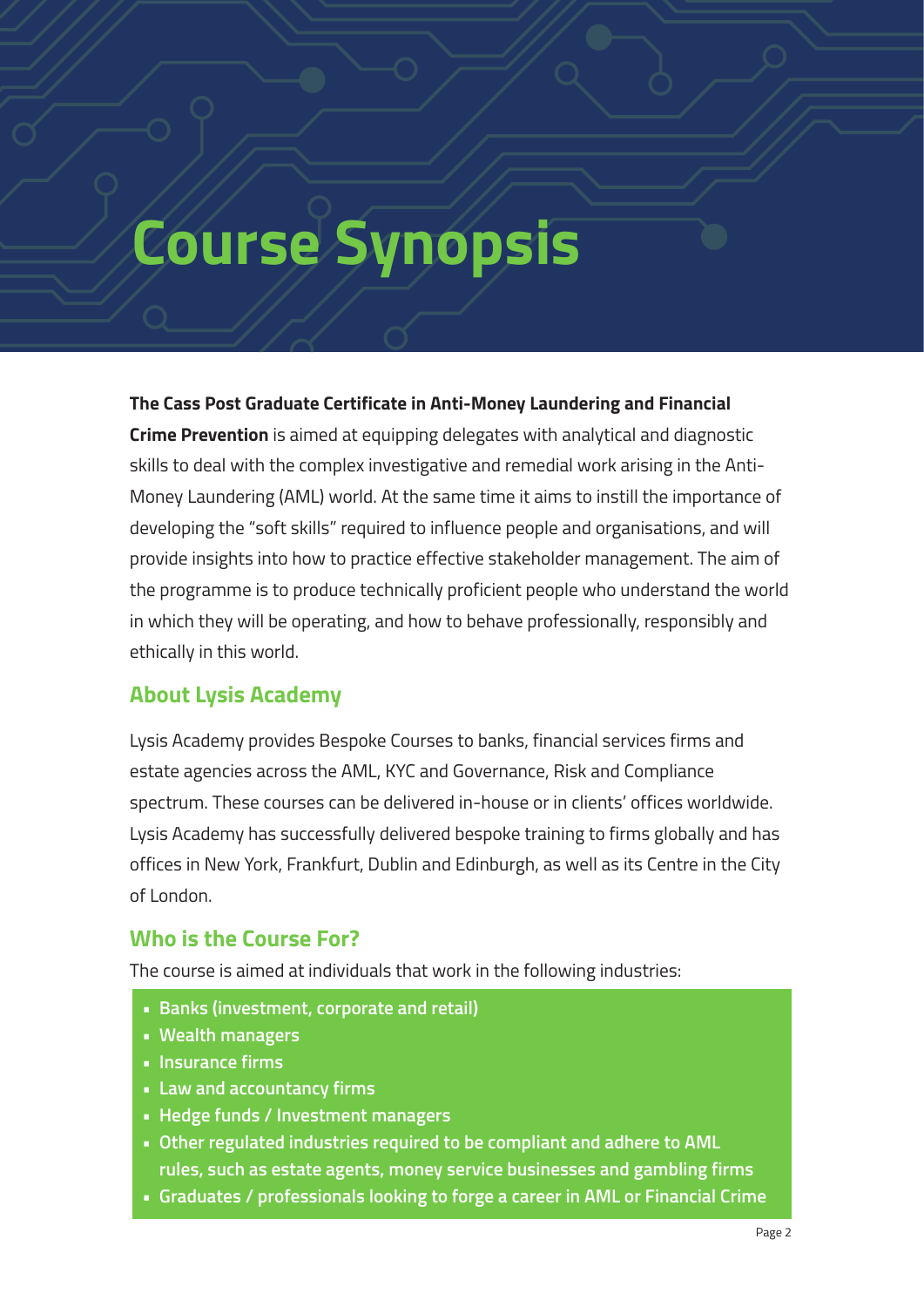# **Why Join this Course**

**The Cass Post Graduate Certificate in Anti-Money Laundering and Financial Crime Prevention** will support your personal development and career management plans by providing you with a qualification which offers both academic rigour and professional practitioner relevance.

Throughout the Programme, you will be provided with opportunities to explore how AML fits into the activities of the City in general and the activity of specific financial institutions in particular. In addition, you will be given exposure to management, teambuilding and communication tools and techniques in order to enable you to lead efficiently and effectively in subsequent AMLrelated roles.



#### **Course Location: Cass Business School**

200 Aldersgate Street, London EC1A 4HD United Kingdom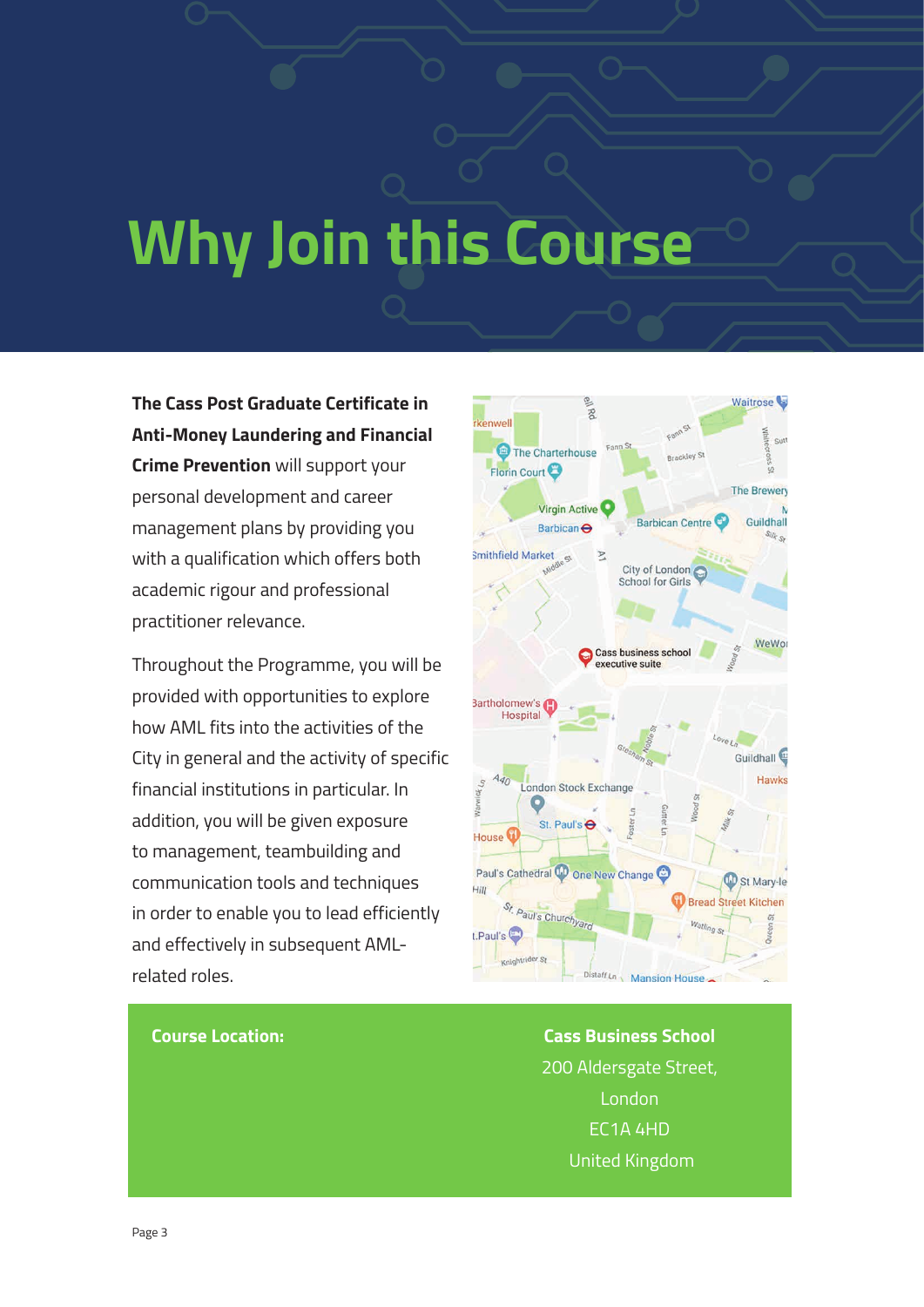#### **Module 1 -** SMM740

Understanding the Regulatory Framework, and the Fundamental Principles of KYC

In the first module you will explore the foundations of Anti-Money Laundering (AML) and Counter Terrorist Financing (CTF) within the context of the applicable regulatory framework and come to understand the ensuing obligations on financial institutions in this space. You will also take an in-depth look at the theoretical components of all the different types of Legal Entities that make up the investment banking customer base with a view to understanding the Know Your Customer (KYC) Requirements. You will also consider how the work sits within the workings of the City, particularly in the context of current thinking and practice in terms of ethical behavior.

| <b>AML &amp; Financial Crime in Context 1: How the City Works</b>                 | <b>Professor</b><br><b>Stephen Thomas</b>   |
|-----------------------------------------------------------------------------------|---------------------------------------------|
| Leadership Development 1: Business Ethics                                         | <b>Professor</b><br><b>Jean-Pascal Gond</b> |
| Understanding the Regulatory Framework &<br>Fundamental Principles of KYC 1 and 2 | <b>Wendy Murray</b>                         |
| The Theory of Legal Entities 1, 2 and 3                                           | <b>Julie Sefton</b>                         |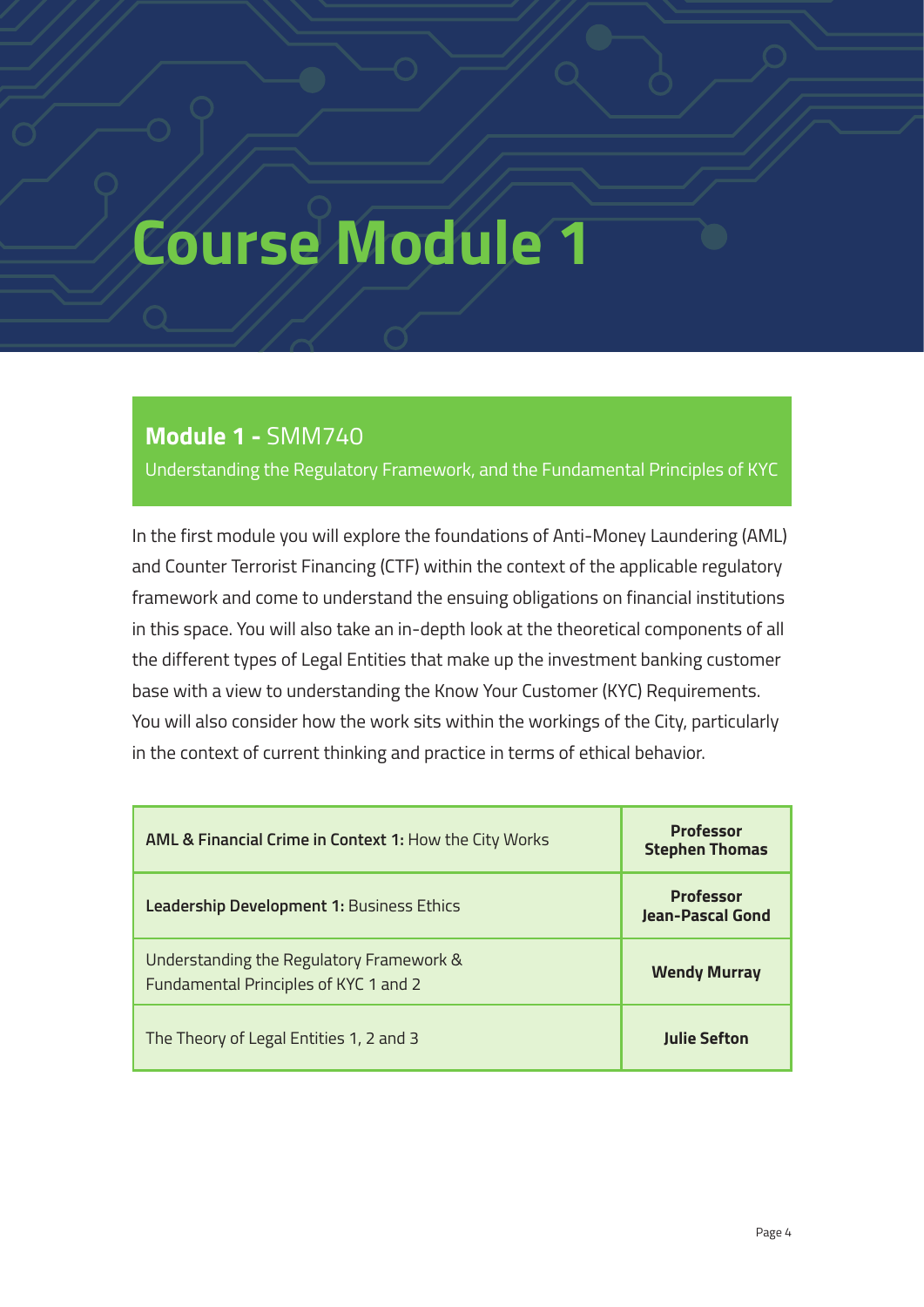#### **Module 2 -** SMM741

High Risk and Enhanced Due Diligence

In the second module, you will deepen your knowledge of the high-risk factors that trigger the need for the application of Enhanced Due Diligence, the highest level of Customer Due Diligence, and delve into the high risk factors themselves in more detail. Time will also be allocated to exploring the anatomy of a bank, where the Risk, Governance and Compliance functions fit into the anatomy, and the importance of efficient and effective communication amongst stakeholders.

| AML & Financial Crime in Context 2: The Anatomy of a Bank                                                                                                      | <b>Professor</b><br><b>Barbara Casu Lukac</b> |
|----------------------------------------------------------------------------------------------------------------------------------------------------------------|-----------------------------------------------|
| Leadership Development 2: Stakeholder Management                                                                                                               | <b>Bobby Banerjee</b>                         |
| High Risk and Enhanced Due Diligence 1: Introduction to EDD,<br>Red Flags and AML Risk. MLR 2017, 4MLD and 5MLD.                                               | <b>Wendy Murray</b>                           |
| High Risk and Enhanced Due Diligence 2: Sanctions                                                                                                              | <b>Julie Sefton</b>                           |
| <b>High Risk and Enhanced Due Diligence 3:</b><br>Selected Topics on High AML Risk Scenarios 1:<br>Correspondent Banking; Trade Finance                        | <b>Wendy Murray</b>                           |
| <b>High Risk and Enhanced Due Diligence 4:</b><br>Selected Topics on High AML Risk Scenarios 2: Criminal<br>Finances Act; Panama Papers (Other relevant topic) | <b>Sandy Gill</b>                             |
| <b>High Risk and Enhanced Due Diligence 5:</b><br>Other Themes/ Project work                                                                                   | <b>Julie Sefton</b>                           |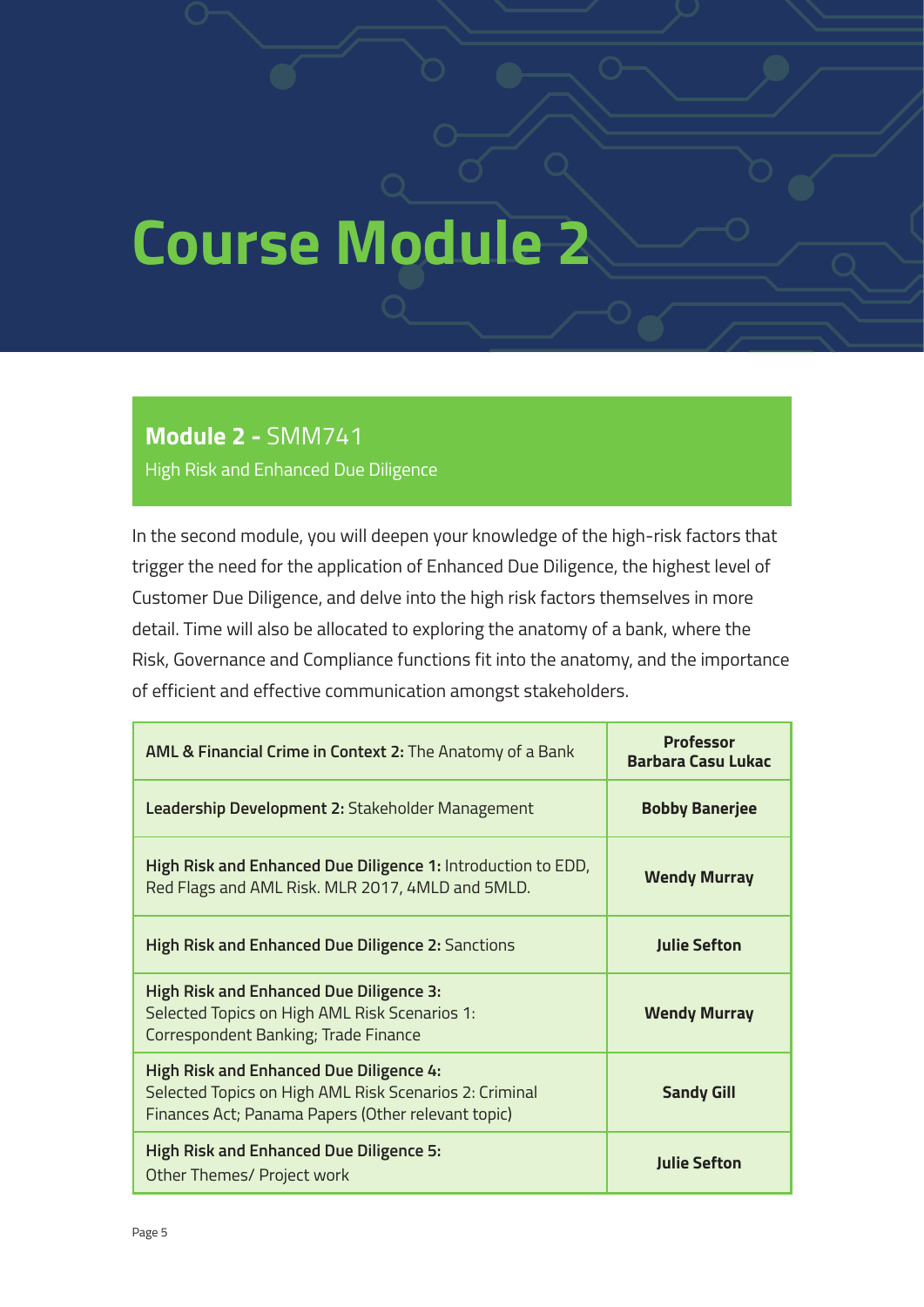#### **Module 3 -** SMM742

Practical Applications of Theoretical Concepts

The third module envisages a journey into the practical application of the theoretical concepts just learned with the objective of equipping you with the practical knowhow to perform KYC analysis. The Risk, Governance and Compliance functions will be explored in more detail, as will the importance of high-performance teams.

| AML & Financial Crime in Context 3: The Role Of Governance, Risk<br>and Compliance        | Dr Angela Gallo                            |
|-------------------------------------------------------------------------------------------|--------------------------------------------|
| Leadership Development 3: Leadership                                                      | <b>Professor</b><br><b>Andre Spicer</b>    |
| <b>KYC in Practice 1: Market Abuse</b>                                                    | <b>Wendy Murray</b><br><b>Nick Hawke</b>   |
| <b>KYC in Practice 2: Client Classification / MiFID</b>                                   | <b>Paul Burleton</b>                       |
| <b>KYC</b> in Practice 3:<br>Anti-Bribery & Corruption, Whistleblowing, Best Execution    | <b>Sandy Gill</b>                          |
| <b>KYC in Practice 4: Other Themes</b>                                                    | <b>Wendy Murray</b><br><b>Julie Sefton</b> |
| KYC in Practice 5: Quality Assessment &<br><b>Effective Use of Management Information</b> | <b>Ion Sweet</b>                           |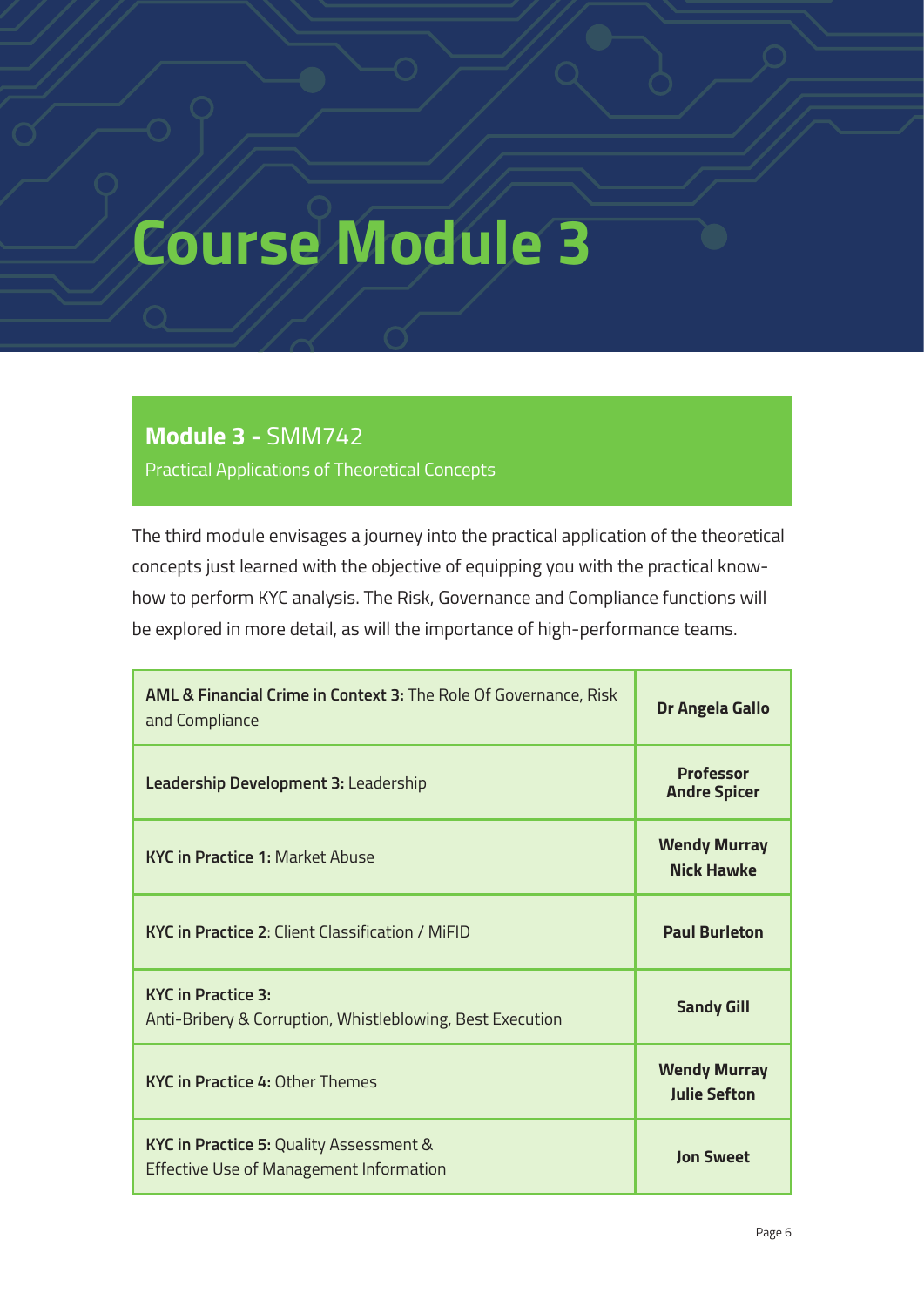#### **Module 4 -** SMM743

Advanced Financial Crime Topics

In the fourth and final module, you will explore more advanced themes in the financial crime arena together with new or growing financial crime trends. This module will also examine up-and-coming legislation and regulatory guidance set within the international regulatory space. The growing focus on risk culture will be explored, and the fundamental aspects of effective Leadership will be introduced.

| <b>AML &amp; Financial Crime in Context 4: Risk Culture</b>                                    | <b>Professor</b><br>Davide Ravasi       |
|------------------------------------------------------------------------------------------------|-----------------------------------------|
| Leadership Development 4: Building a High Performance Team                                     | <b>Professor</b><br><b>Cliff Oswick</b> |
| <b>Advanced Financial Crime Topics 1:</b><br>Advanced Financial Crime Investigation Techniques | <b>Robert Maxwell</b>                   |
| Advanced Financial Crime Topics 2: Cybercrime and Blockchain                                   | <b>Matt Gardiner</b>                    |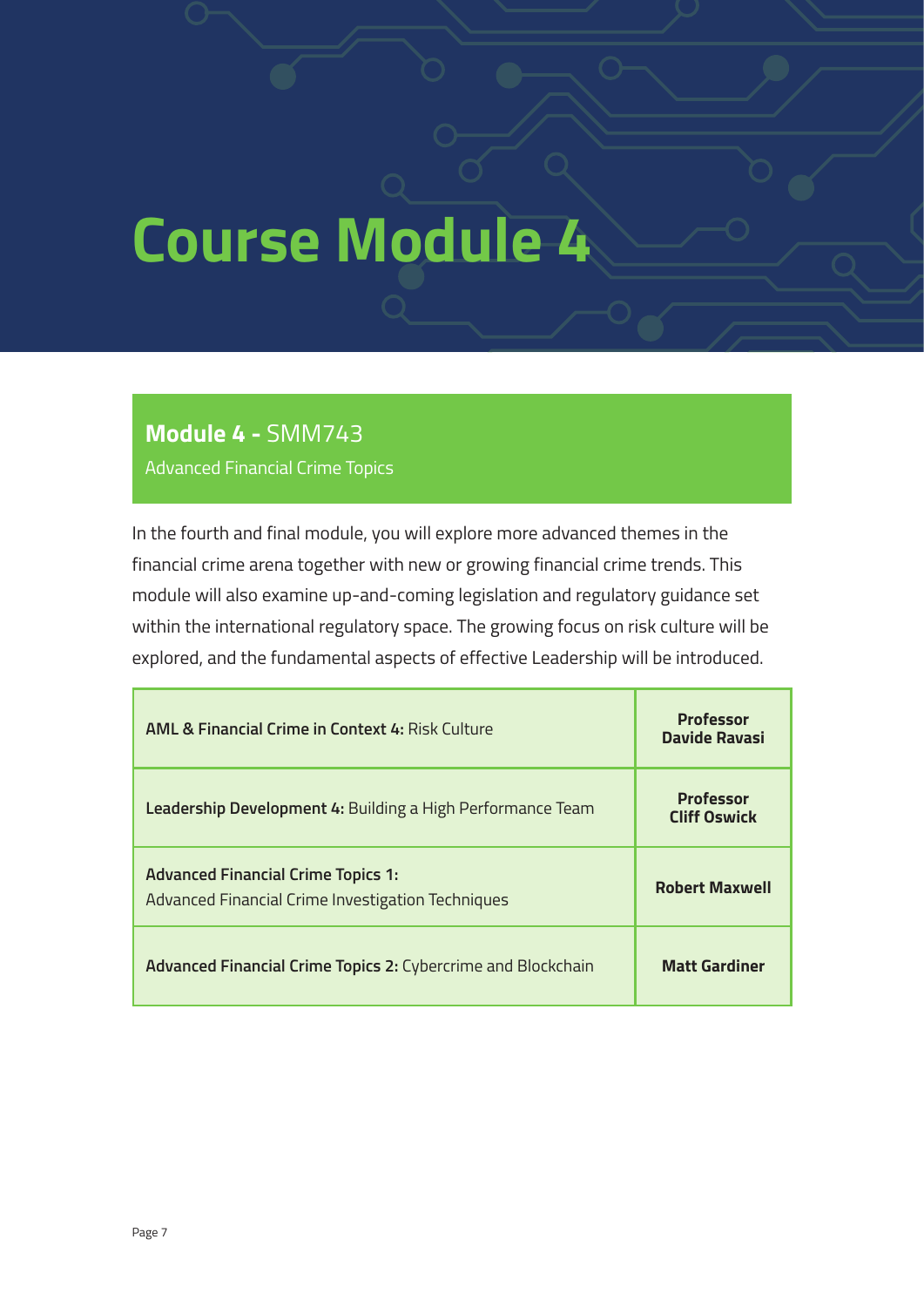## **Course Leaders and Lecturers**



### **Professor Andrew Clare**

Asset Management. BA Hons, MSc and PhD

Andrew Clare is the Professor of Asset Management at Cass Business School and the Associate Dean responsible for Cass's MSc programme, which is the largest in Europe. He was a Senior Research Manager in the Monetary Analysis wing of the Bank of England which supported the work of the Monetary Policy Committee. While at the Bank Andrew was responsible for equity market and derivatives research. Andrew also spent three years working as the Financial Economist for Legal and General Investment Management (LGIM), where he was responsible for the group's investment process and where he began the development of LGIM's initial Liability Driven Investment offering. He is the co-author of "The Trustee Guide to Investment". He has also published extensively in both academic and practitioner journals on a wide range of economic and financial market issues. In a survey published in 2007, Andrew was ranked as the world's ninth most prolific finance author of the past fifty years. Andrew serves on the investment committee of the GEC Marconi pension plan, which oversees the investments and investment strategy of this £4.0bn scheme, and is a trustee and Chairman of the Investment Committee of the £2.5bn Magnox Electric Group Pension scheme.

Source: https://www.cass.city.ac.uk/faculties-and-research/experts/andrew-clare



#### **Professor Stephen Thomas**

Finance. BSc(Econ) LSE, MSc and PhD (Southampton)

Professor of Finance, University of Wales, Swansea,1992-1996 Professor of Financial Markets, University of Southampton,1996-2007 Visiting Professor, ISMA Centre, University of Reading,1996- Visiting Professor, Queen's, Canada,1986/7 Houblon-Norman Fellow, Bank of England,1990 Ranked 11th in Europe for Finance Research, JBFA,2005 Director, Bear Stearns Global Alpha Macro Hedge Fund, London, 2005-7 Director, Firecrest Hambro, (Private Client Investment Management), 2002-6 Member, Investment Committee, Hasley Investment Management, UK, 2009-11 Director, Solent Systematic Investment Strategies, 2011- Prize, Best Paper, Global Finance Conference, Dublin,2005 Prize, Best Market MicroStructure Paper, Mid-West Finance Meetings, Chicago, 2006 Member of the SME Business Finance Review Advisory Board, Welsh Assembly Government Business Minister, 2013 Member, Academy of Experts, 2013- Source: https://www.cass.city.ac.uk/faculties-and-research/experts/stephen-thomas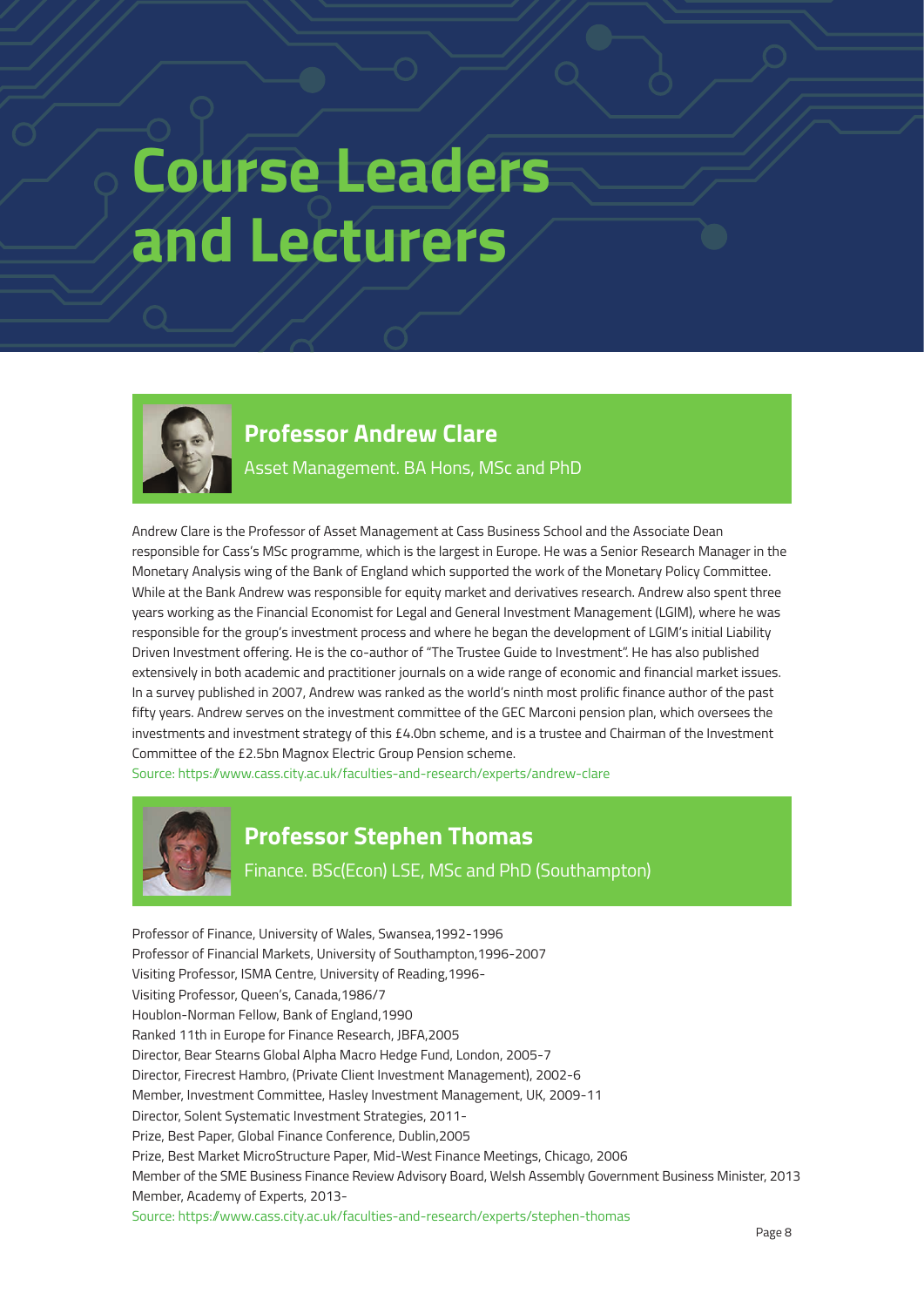

### **Professor Jean-Pascal Gond**

Finance. PhD (Toulouse)

Jean-Pascal Gond is a Professor of Corporate Social Responsibility at Cass Business School, City University London. Before coming to Cass in 2012 he held various academic positions at HEC Montréal (University of Montréal, Canada) and at the International Centre for Corporate Social Responsibility at Nottingham University Business School. He earned his PhD in Management Sciences from the University of Toulouse I (France), graduated from the Ecole Normale Supérieure of Cachan (1996), and was a recipient of a Fulbright Fellowship (2008). His research mobilises organisation theory and economic sociology to investigate corporate social responsibility (CSR). Key research programmes currently in progress on CSR include the roles of standards and metrics in the institutionalisation of CSR in the financial marketplace and in corporations, the influence of CSR on employees, and the variations of CSR across varieties of capitalism. His research in economic sociology is concerned with the influence of theory on managerial practice, the governance of self-regulation, and the interplay of society's commodification and markets socialisation. He has published in the fields of corporate responsibility and organisation theory in leading academic journals such as Business Ethics Quarterly, Business and Society, Economy and Society, Human Relations, Organisation Science, Organisation Studies, Journal of Business Ethics, Journal of Management Studies.

Source: https://www.cass.city.ac.uk/faculties-and-research/experts/jean-pascal-gond



#### **Professor Barbara Casu Lukac**

Banking and Finance. BSC Economics. MA (Bangor), PhD Economics.

Professor Barbara Casu Lukac is the Director of the Centre for Banking Research at Cass Business School. Barbara joined the Faculty of Finance at Cass in August 2007. Previously, she was a Senior Lecturer in Financial Studies with the University of Wales, Bangor. She has also worked at the University of Reading (UK); Aston University (UK) and the Catholic University of Milan (Italy).

Her research interests are in empirical banking, although several of Barbara's research projects are crossdisciplinary and include aspects of financial regulation, structured finance, accounting and corporate governance. She is co-author of the book Introduction to Banking (FT Pearson Education). Barbara has recently co-edited (with Thorsten Beck) The Palgrave Handbook of European Banking (2017).

Source: https://www.cass.city.ac.uk/faculties-and-research/experts/barbara-casu-lukac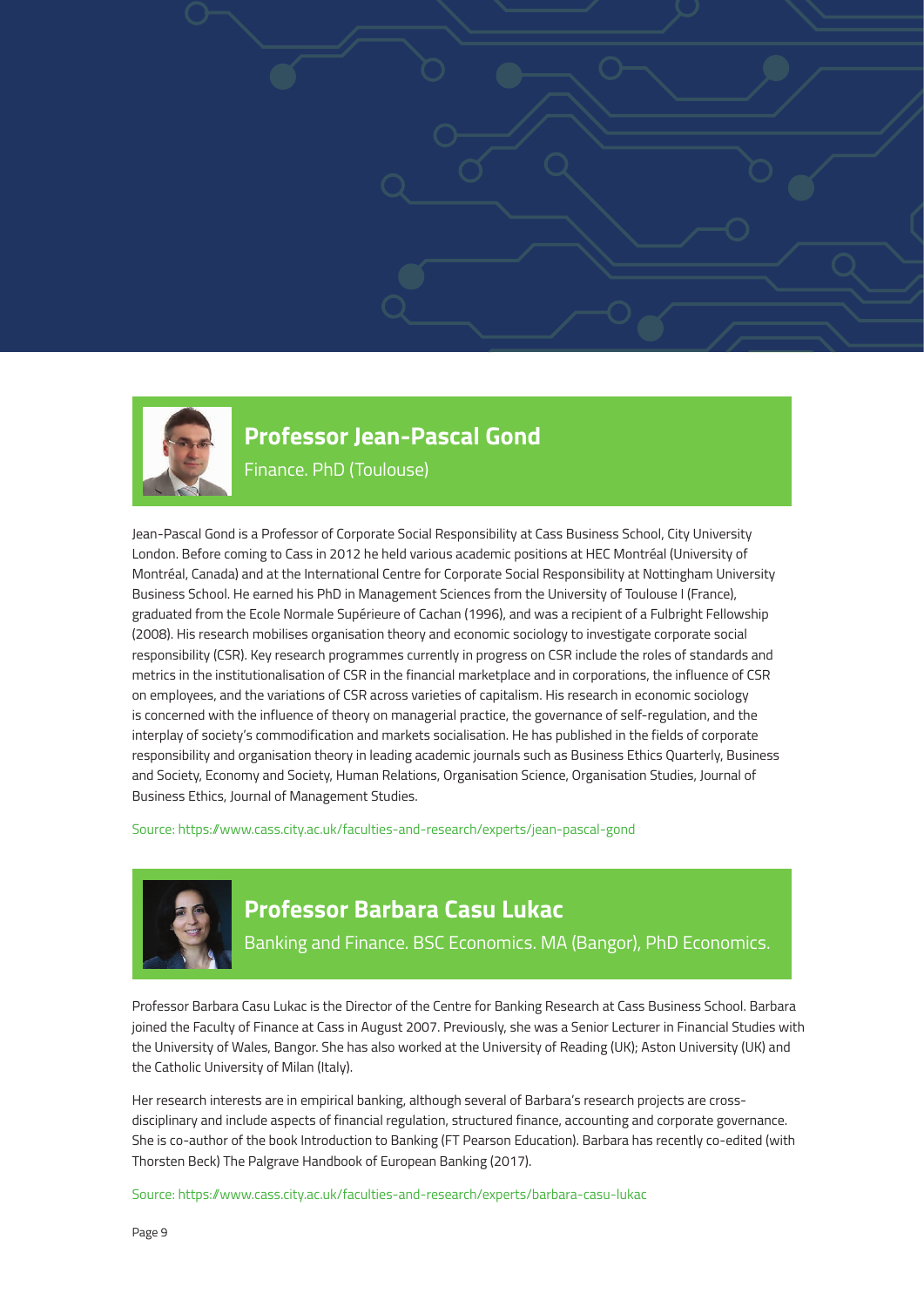



### **Bobby Bannerjee**

Faculty of Management. BSC (Bangalore). MBA (Mumbai). PhD (Massachussets).

Bobby Banerjee joined Cass Business School in January 2013. Prior to joining Cass Bobby was Associate Dean (Research) at the College of Business, University of Western Sydney. He received his PhD from the University of Massachusetts and has held research and teaching positions at the University of Wollongong, RMIT University and the University of South Australia. Bobby's primary research interests are in the areas of sustainability, climate change and corporate social responsibility. Other research interests include critical management studies, Indigenous ecology, postcolonial studies, cultural studies, and globalisation. He has published extensively in leading scholarly journals and is the author of two books: Corporate Social Responsibility: The Good, The Bad and The Ugly and the co-edited volume Organisations, Markets and Imperial Formations: Towards an Anthropology of Globalisation. He serves on the editorial board of seven international journals and is a Senior Editor at Organisation Studies.

Source: https://www.cass.city.ac.uk/faculties-and-research/experts/bobby-banerjee



#### **Dr Angela Gallo**

Research Fellow. MSC (Amsterdam), PhD (Naples).

Dr Angela Gallo joined Cass in 2016 as a Marie Curie Fellow at the Centre for Banking Research. The winning project is on Shadow Banking. She also holds a position at University of Salerno. Angela's research interests are in the areas of banking, risk management and corporate governance. Her research has been published in international peer-reviewed journals as International Review of Financial Analysis, Emerging Markets Review, Journal of International Financial Markets, Institutions & Money. Angela has taught at University of Salerno, University of Naples "Federico II" and Cass Business School. She also regularly teaches professional courses at Italian Banking Association (ABI) and for banks.

Source: https://www.cass.city.ac.uk/faculties-and-research/experts/angela-gallo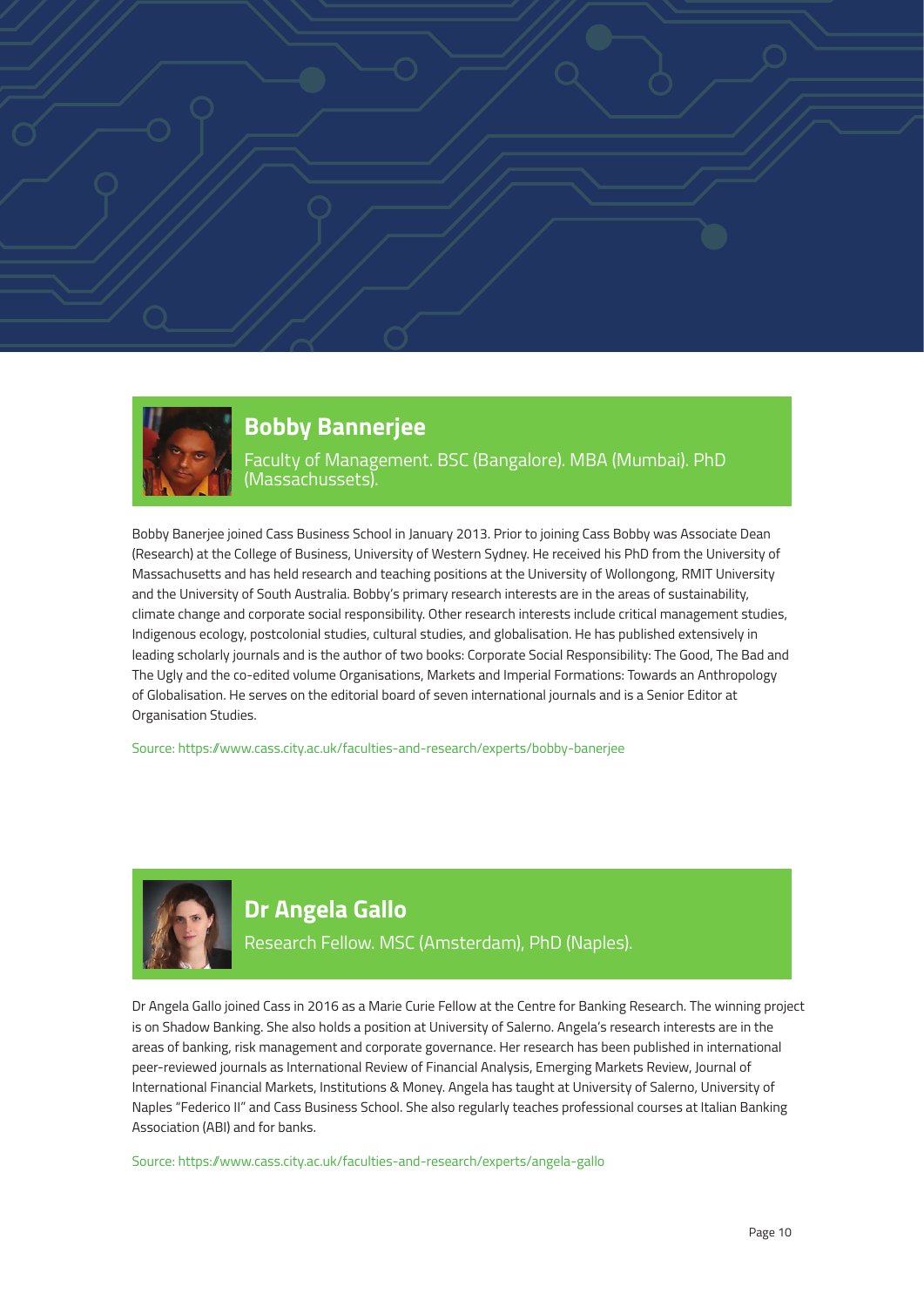



#### **Professor Andre Spicer** Organisational Behaviour. PhD, MBus and BComm.

André Spicer is Professor of Organisational Behaviour and the founding director of ETHOS: The Centre for Responsible Enterprise at Cass. He is an expert in the areas of Organisational Behaviour, Leadership and Corporate Social Responsibility.

Prior to joining Cass, André Spicer was a Professor of Organisation Studies at the University of Warwick. He has also been a visiting Professor at the University of Innsbruck, University of Paris Dauphine, Lund University, the Central European University, University of St Gallen, Hanken School of Economics and the University of Sydney. Professor Spicer was educated at the University of Otago and holds a PhD from the University of Melbourne.

Professor Spicer is an award winning teacher. He has worked with students at all levels - from first year undergraduates to top level executives in large organisations. His course on corporate social responsibility is one of the most popular at Cass.

Professor Spicer has done work on organisational power and politics, organisational culture, employee identity, the creation of new organisational forms, space and architecture plays at work and leadership. His work looks at a wide range of settings including knowledge intensive firms, financial institutions, seaports, universities, libraries, media organisations, and new social movements.

He has published extensively in top scholarly journals such as Organisation Science, Academy of Management Annals, Journal of Management Studies, and Organisation Studies. He has also published the books 'Contesting the Corporation' (Cambridge), 'Unmasking the Entrepreneur' (Edward Elgar), 'Understanding Organisations' (Sage), 'Metaphors we Lead By' (Routledge), and 'The Wellness Syndrome' (Polity). He has received research funding from the ESRC, British Academy, Handelsbanken Foundation, the Welsh Assembly, and the Higher Education Innovation fund.

He is a frequent commentator in the global media outlets such as FT, CNN, BBC, CNBC, Channel Four, The Guardian, The Wall Street Journal, The Washington Post, The Times, Telegraph, Independent and many others. He has worked with a range of large organisations including Barclays, City of London Corporation, Skandia Old Mutual, BNY Mellon, Transport for London, IBM, Ford, UK Houses of Parliament and InterSpa (Austria). He is invited to give speeches in range of settings like the UK House of Lords, the European Commission, the Mansion House, Occupy London and at universities around the world.

Source:https://www.cass.city.ac.uk/faculties-and-research/experts/andre-spicer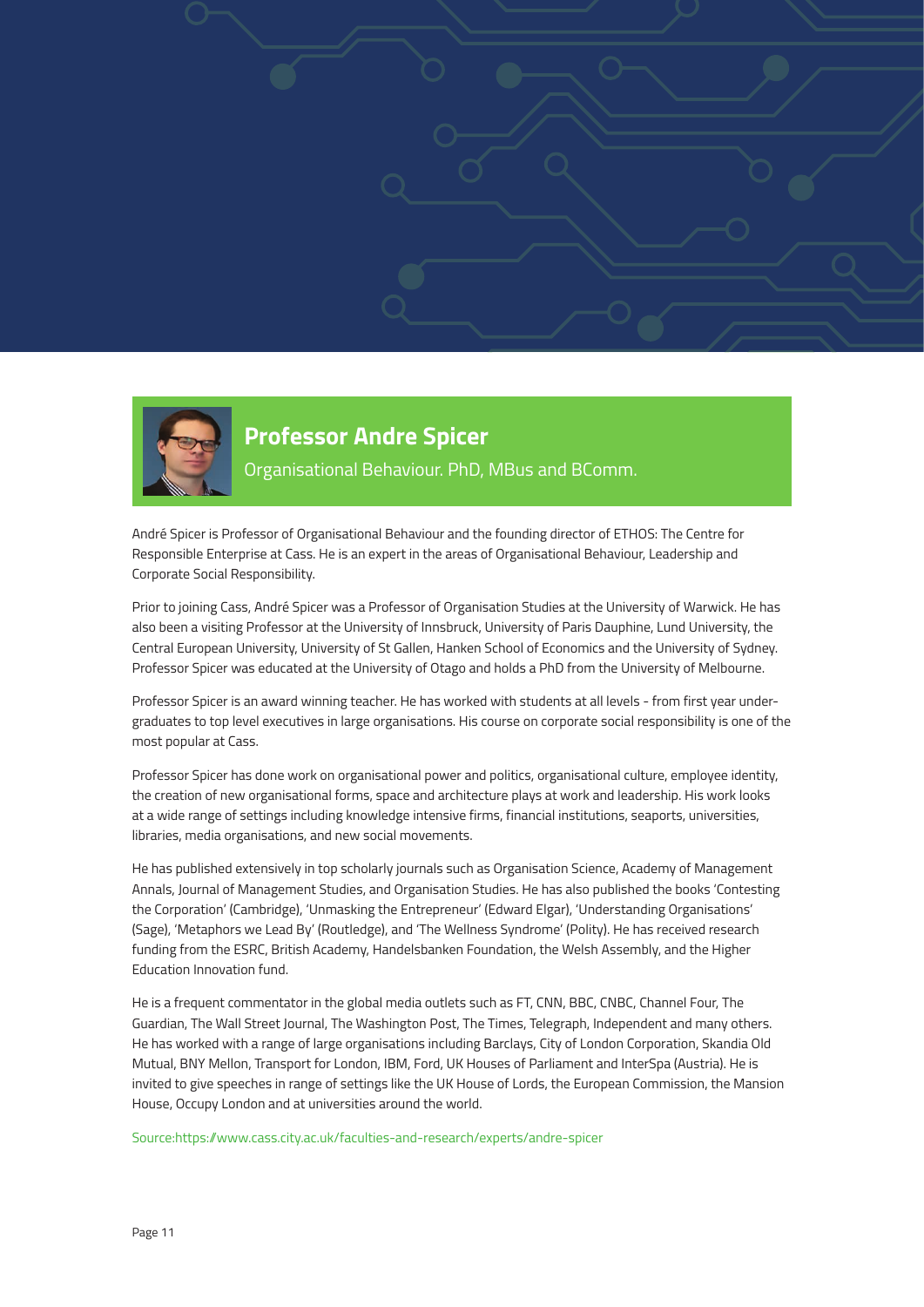



#### **Professor Davide Ravasi** Management. PGDip, MSc, PhD and CertEd.

Davide Ravasi is Professor of Strategic and Entrepreneurial Management and Co-Director of the Cass PhD programme (Management, Marketing, and Operations Management pathway).

He is an expert in the areas of Organisational Identity and Culture, Design Management, and Qualitative Research Methods.

His research primarily examines interrelations between organisational identity, culture, and strategy in times of change, and he has served as a consultant to organisations reflecting on their own identity and core values. He has done extensive research on how design and designers contribute to strategic change and innovation. He is interested more generally in cultural-cognitive processes influencing how new objects and new practices come to be, and whether and how they are valued and adopted by individuals and organisations.

One of his latest studies examined how corporate museums enable organisations to use history, memory, and heritage as an asset for design and innovation. Based on this study, he curated an exhibition entitled Che Storie! Oggetti, miti e memorie dalle collezioni dei musei e degli archivi d'impresa [tr. What stories! Objects, myths and memories from the collections of corporate museums and archives], Milano, Palazzo della Ragione, April-May 2013.

His research is mainly based on case studies and grounded theory and it has been published on Administrative Science Quarterly, Academy of Management Journal, Organisation Science, the Journal of Management Studies, Strategic Organisation, and the Journal of Business Venturing among others. He is also a co-editor of the recent Oxford Handbook of Organisational Identity.

He has served as Associate Editor for the Journal of Management Studies (2010-2013) and sits on the editorial board of the Academy of Management Review, the Academy of Management Journal, the Journal of Management, the Journal of Management Studies, and Strategic Organisation. He is currently serving on the Executive Committee of the Organisation and Management Theory (OMT) Division of the Academy of Management.

He is Distinguished Visiting Professor at the Aalto School of Business, Helsinki, and has also been visiting the Rotterdam School of Management, Copenhagen Business School, University of Lugano, and at the International Hellenic University of Thessaloniki. Prior of joining Cass, he was a Professor of Management at Bocconi University, Milano, where he also received his PhD in Business Administration and Management.

Source: https://www.cass.city.ac.uk/faculties-and-research/experts/davide-ravasi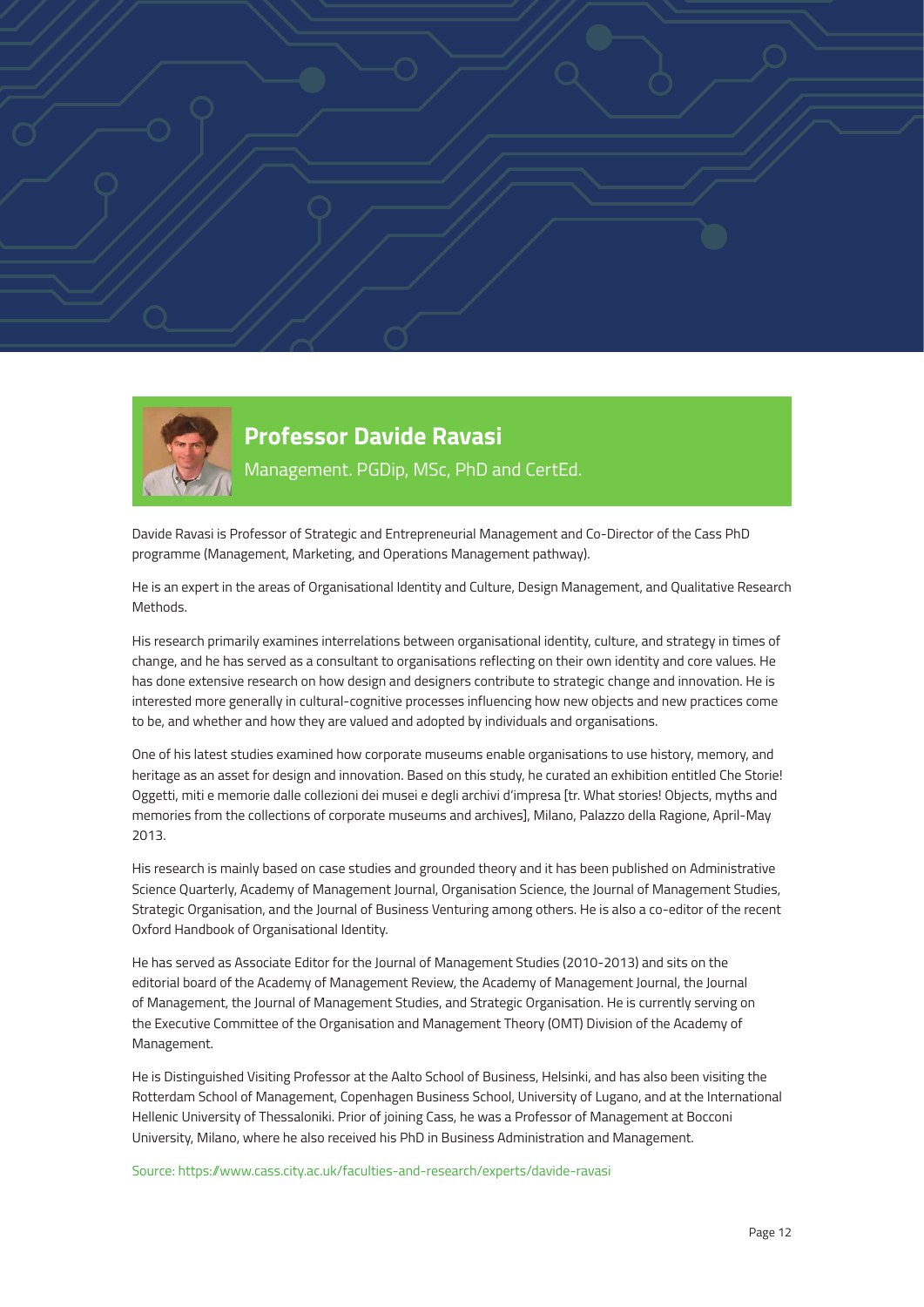

### **Professor Cliff Oswick** Organisation Theory. PGDip, MSc, PhD and CertEd.

Cliff joined Cass in 2011 as a Professor in Organisation Theory. He also served as Head of the Faculty of Management and Deputy Dean at Cass between January 2011 and January 2016. Before coming to Cass he spent 4 years at Queen Mary, University of London as a Professor of Organisation Theory in the School of Business and Management and served as Dean of the Faculty of Law & Social Sciences (2007-2011). He has also previously held posts at University of Leicester (2002-2007), King's College, University of London (1990-2002), and Westminster University (1988-1990). Before becoming a full-time academic in 1988, Cliff worked as a HR manager in local government.

Cliff's research focuses on the application of aspects of discourse, dramaturgy, tropes, narrative and rhetoric to the study of organisations and organizing. He is particularly interested in the study of leadership processes, employee engagement, and organisational change.

He has published over 120 academic articles and contributions to edited volumes, including contributions to Academy of Management Review, Human Relations, Journal of Management Studies, British Journal of Management, Organisation, and Organisation Studies. He is the European Editor for Journal of Organisational Change Management and Associate Editor for Journal of Change Management. He is also a co-director of ICROD (the International Centre for Research on Organisational Discourse, Strategy and Change), a member of the CIPD (Chartered Institute of Personnel Development), a member of the National Training Laboratory, chair of the board of trustees for The Tavistock Institute of Human Relations, and a member of the Executive Board of the ODC (Organisation Development and Change) Division of the Academy of Management. Beyond his academic responsibilities, Cliff has also undertaken a variety of consultancy projects, senior coaching activities and executive development assignments with a number of high profile corporate clients.

Source: https://www.cass.city.ac.uk/faculties-and-research/experts/cliff-oswick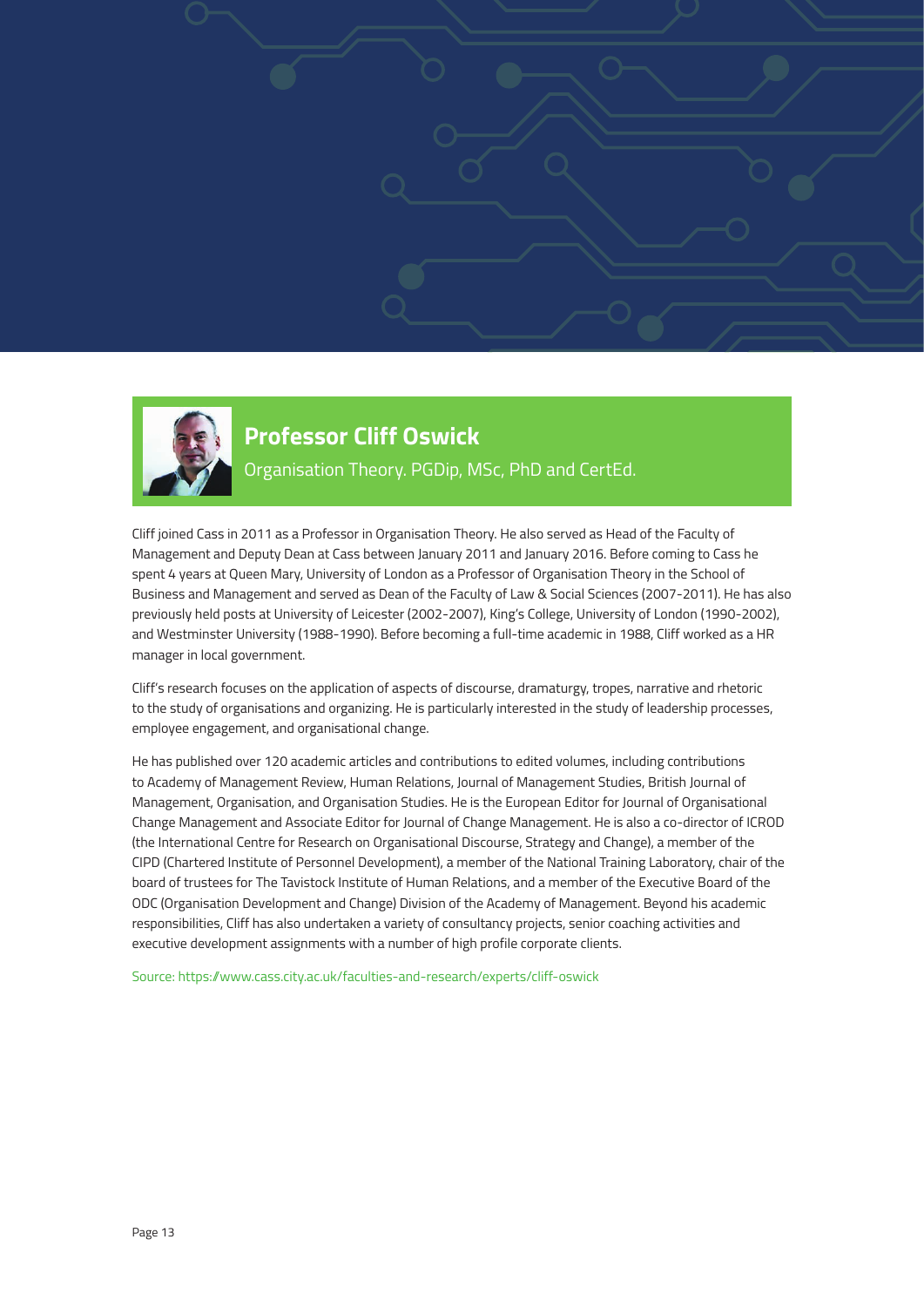



### **Wendy Murray**

Associate Director, and Head of Lysis Academy, and guest lecturer at Cass Business School in London. Wendy has over 13 years' experience in the financial services industry, working in Compliance, AML, Client On-Boarding and Operations, with investment banks in London. These include: RBS, ING, Bear Stearns, and Deutsche Bank. She has both SME knowledge, plus practitioner know-how, including extensive experience of complex bank integration projects and global regulatory and compliance-driven change operations.

www.lysisacademy.com/



CEO of Lysis Financial Ltd, Jon specialises in compliance and operations change management, Section 166 remediation, regulatory change management and global operating model strategy and implementation for client lifecycle management. His clients have included JP Morgan, Deutsche Bank, ICAP, BNP Paribas, Standard Chartered, Barclays, Commerzbank, Nomura, Lloyds TSB, RBS and Halifax Bank of Scotland. Jon is a guest lecturer on Compliance and Operational Change at Cass Business School.

Source: www.lysisfinancial.com/about-lysis-change-management-consultancy



Robert is a guest lecturer at Cass Business School for Advanced Financial Crime Investigation Techniques , and Founder/CEO finINTEL Solutions Ltd.

For the past 6 years, Robert has focused on designing and building systems to discover financial crime and corporate intelligence, and to research private and quoted companies or evolving themes using a variety of surface web search techniques and media and social media monitoring systems.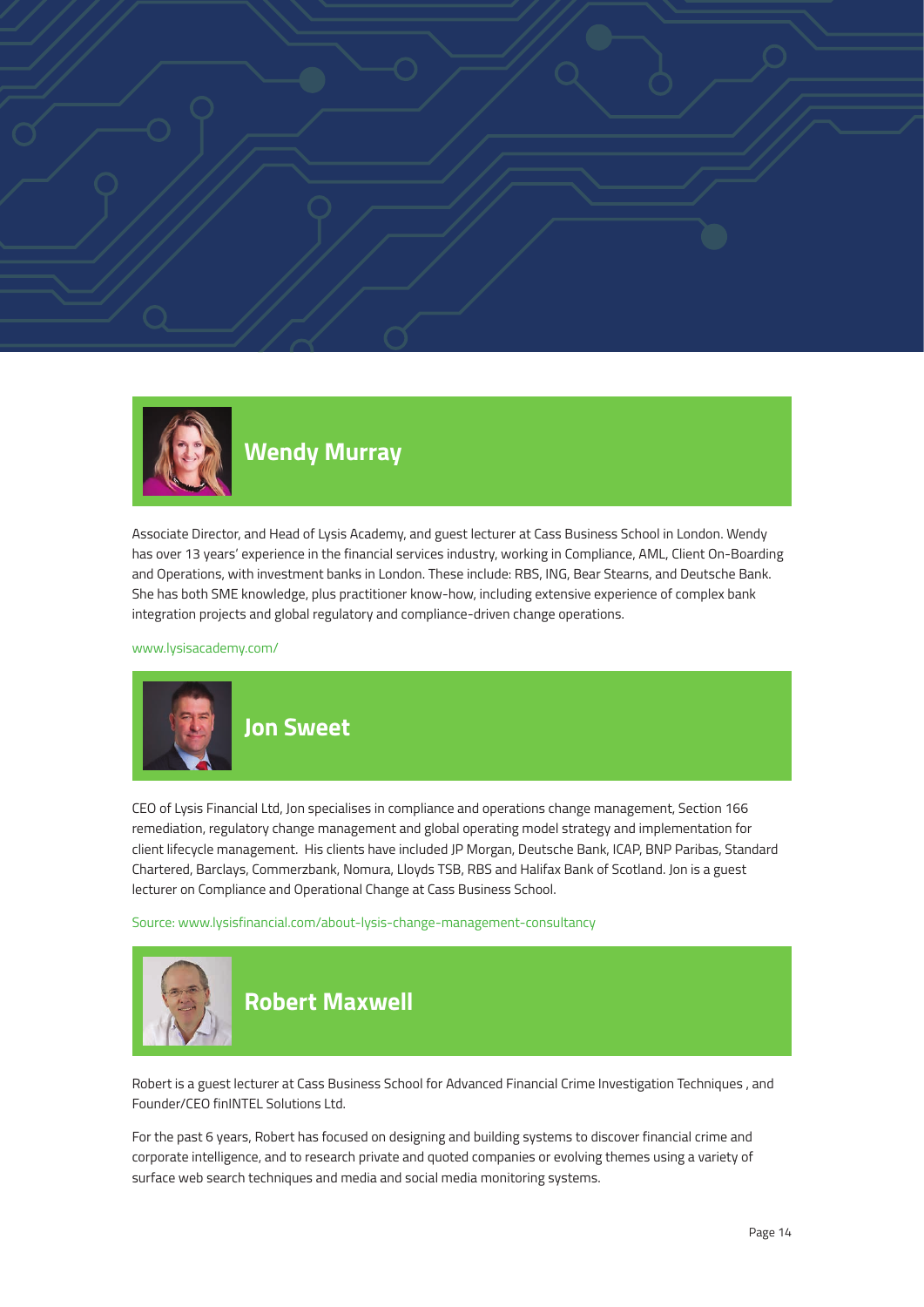



Julie Sefton is a Senior AML Consultant at Lysis Financial Ltd, and guest lecturer at Cass Business School in London in KYC / AML. She has 30 years' experience working in the Financial Services industry. Her previous roles have included first and second line of defence positions at Barclays Bank Plc, Instinet Europe Ltd, Deutsche Bank AG, BlueCrest Capital Management Ltd, JPMorgan, HSBC, Bank of America and Goldman Sachs.

She formally gained qualifications in AML at the International Compliance Association, passed the AML Diploma in 2014, and became a Professional Member of the ICA (MICA). Her primary role is KYC Trainer, and she has enjoyed training hundreds of KYC analysts in the UK, and India in the last 7 years, for Tier 1 and 2 investment banks, and also through the CPD Certified public courses that Lysis Academy offers.

www.lysisacademy.com/



#### **Matthew Gardiner**

Matthew Gardiner is the founder of Catch London. He advises Tier I Banks, Institutional Investors, FinTechs & VCs on crypto currencies, AI & RegTech.

Matthew previously worked in PwC's Global Financial Services practice. He has recently spoken at Money 2020 Asia, CSFI, Next Money, Google, The Global Leaders Forum, The InnerTemple, TenCent, Alipay, Finnovasia, FinTech Australia, Arab Net, Dubai Futures, Bank Negara & The Turing Trust.

Matthew is a visiting lecturer at Cass Business School and a founding member of the financial inclusion charity, Techfugees.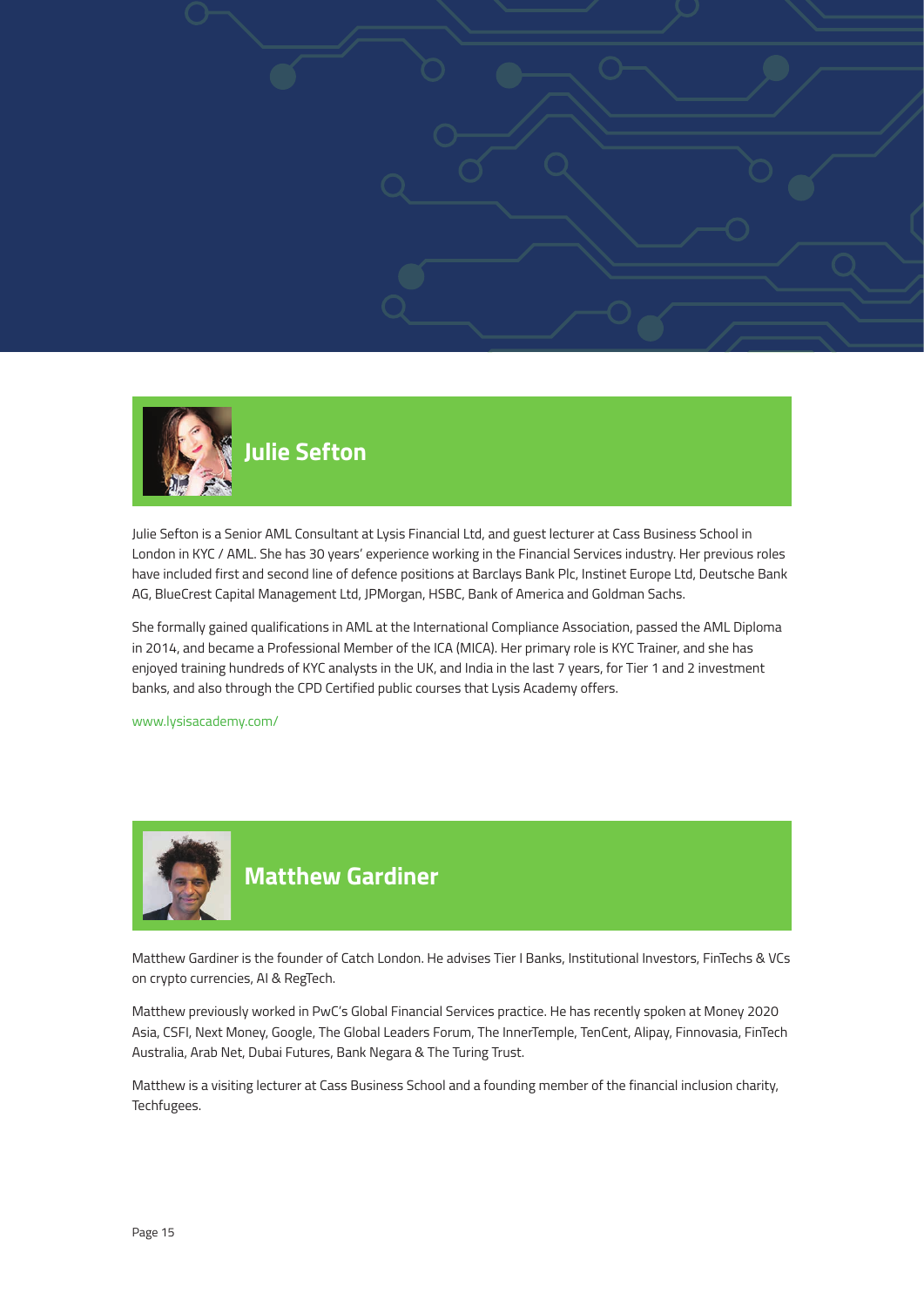## **How Will I Learn?**

The technical part of the Programme will be centred around classroom-based theoretical learning and supplemented by group project research and assignments.

- **• Lectures covering the theoretical concepts**
- **• Group work case studies part of the classroom-based learning (you will work in groups to answer a problem question wherein you need to apply the theoretical concepts covered and present your answer back to the group)**
- **• Practical sessions in classroom you will need to apply knowledge by searching relevant public domain websites on the internet and assessing negative news and adverse media results**
- **• Project work in groups**
- **• Assignments can be completed between classroom-based sessions**

The market analysis and soft skills components of the programme will comprise a mix of lectures, case studies, small group work, exercises and recommended reading.

The course will be delivered in bi-weekly slots comprised of Monday and Tuesday evenings in the classroom supplemented by independent learning throughout the programme culminating in the delivery of group project presentations, written assignments and a final assessment taken at the end.

#### **Overall teaching and learning hours:**

Approximately 96 hours + independent study time.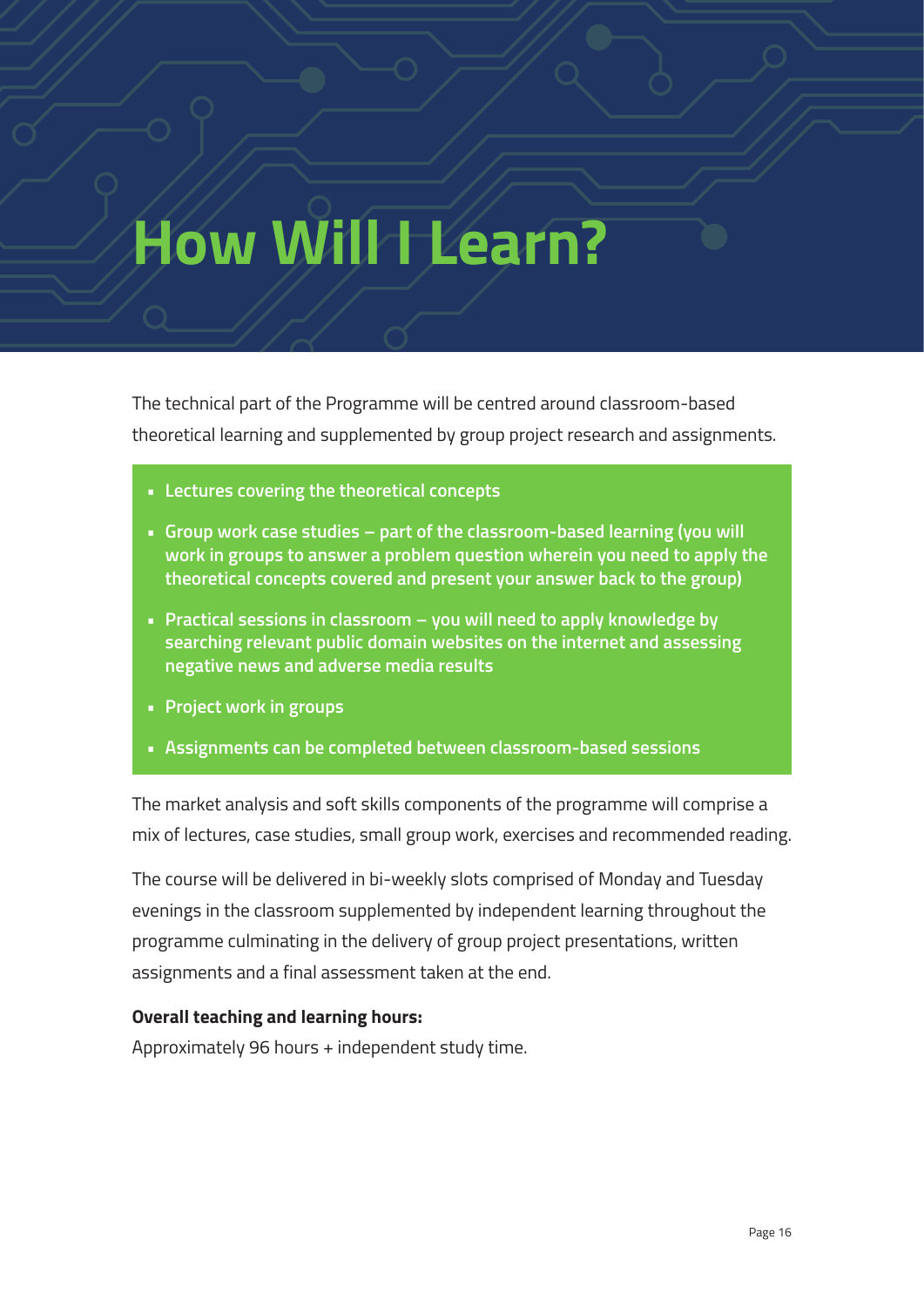# How Will **Be Assessed?**

**The Cass Post Graduate Certificate in Anti-Money Laundering and Financial Crime Prevention** is assessed by coursework in the form of written assignments and group project presentations during the course of the programme and a written timed assessment at the end.

Pass mark for each module is a minimum of 50%, and feedback will be provided throughout the course in order to support your learning.

#### **What Award Can I Get?**

Successful delegates will be awarded a Postgraduate Certificate from Cass Business School with the equivalent weighting of HE Level 7.

#### **How Do I Enter the Programme?**

#### **Entrance Requirements:**

- Good Bachelor's Degree, such as a 2:1 or above, or relevant from an overseas institution.
- AML / KYC Professionals with 3 years' experience.
- Industry professionals and managers with a minimum of 5 years' experience within a regulated industry.
- Language requirements: IELTS 7.0 or 6.5 in writing if you have not previously studied in English, or are a foreign student.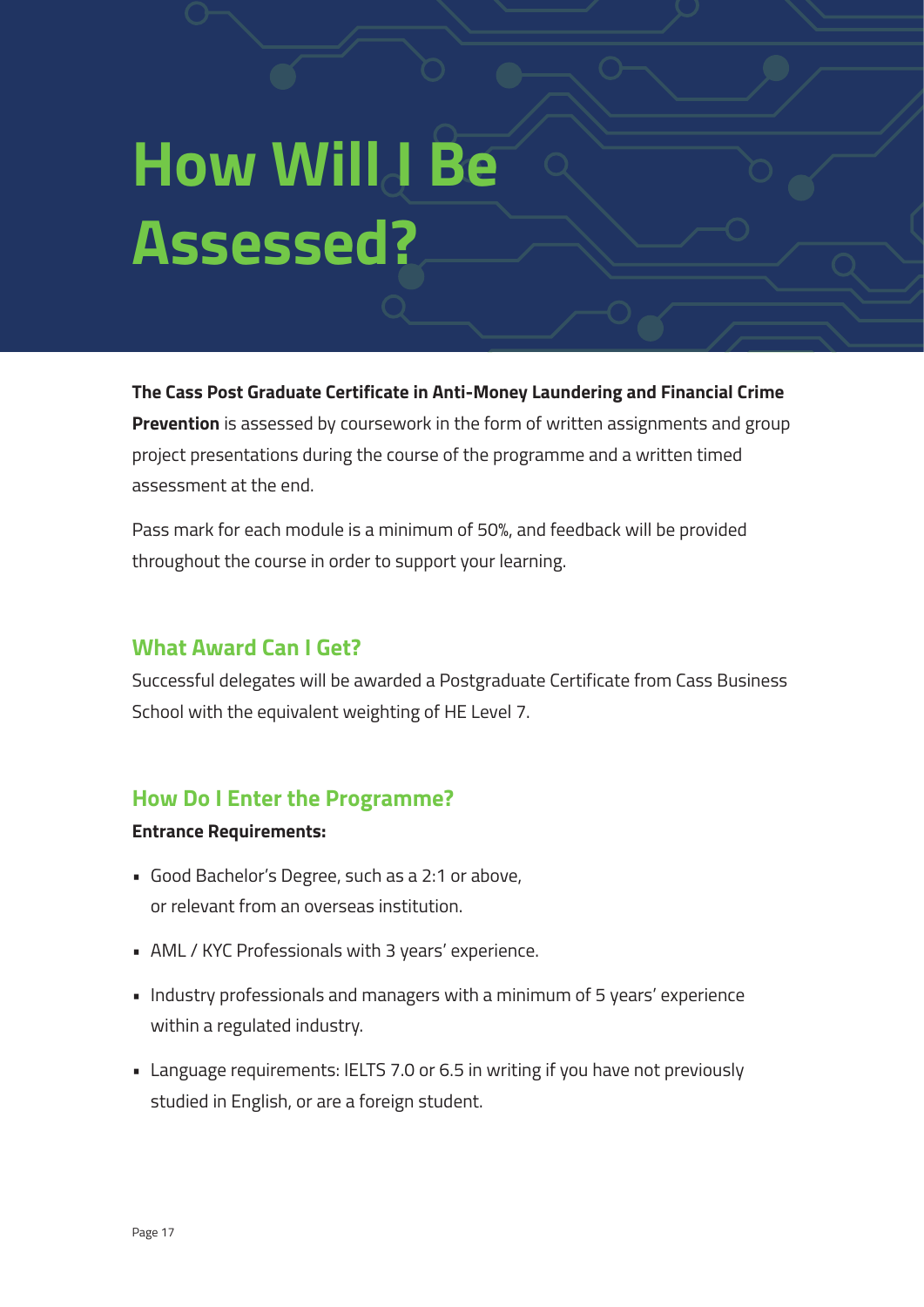# **Tuition Fees**

£5,000 + VAT payable to Cass Business School prior to programme commencement.

#### **Contact Us:**

For further information and queries on the course content, please contact:

| Contact:        | Julie Sefton - Senior AML Consultant                              |
|-----------------|-------------------------------------------------------------------|
| Email:          | julie.sefton@lysisfinancial.com                                   |
| <b>Address:</b> | Lysis Financial Ltd, 11th Floor, 88 Wood Street, London. EC2V 7RS |
| Office:         | +44 (0) 845 658 0008                                              |
| <b>Mobile:</b>  | +44 (0) 774 124 5625                                              |
|                 |                                                                   |

#### **To reserve your place for the next intake:**

| Contact:        | Victoria Oriade - Programme Manager Executive Education |
|-----------------|---------------------------------------------------------|
| <b>Address:</b> | Cass Business School City, University of London         |
|                 | 200 Aldersgate Street, London, EC1A 4HD                 |
|                 | Telephone: 0207 040 8967 Ext: 8967                      |
| Email:          | victoria.oriade.1@city.ac.uk                            |
| <b>Website:</b> | www.cass.city.ac.uk/execed                              |
|                 |                                                         |